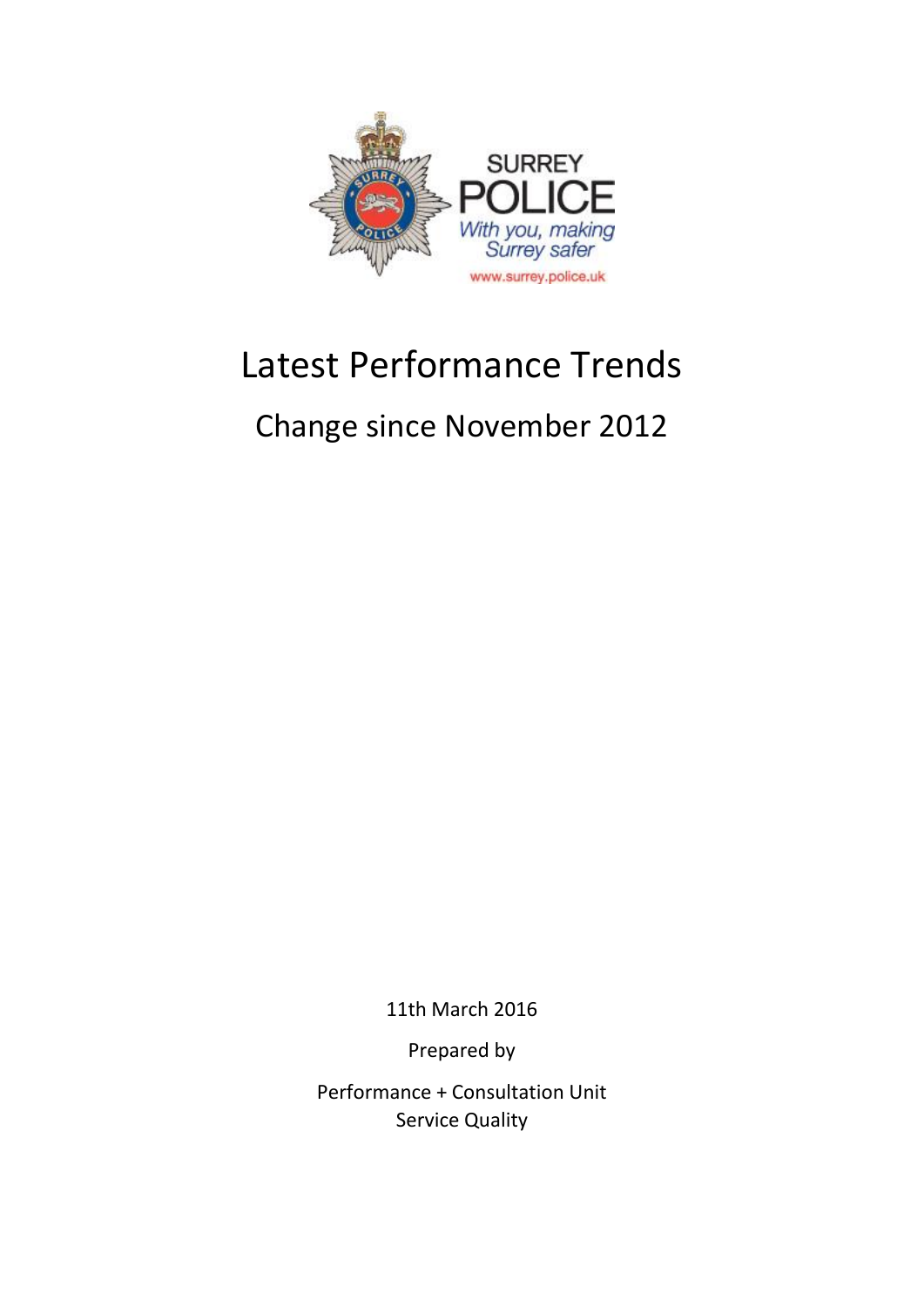# **Summary**

| <b>Domestic burglary</b> | <b>Nov-12</b> | $Mar-13$ | $Mar-14$ | $Mar-15$ | <b>Feb-16</b>    | <b>Change since</b><br><b>Nov-12</b> |
|--------------------------|---------------|----------|----------|----------|------------------|--------------------------------------|
| <b>Offences Recorded</b> | 3261          | 3400     | 3151     | 2592     | 2400             | -861                                 |
| National (per 1k pop)    | 20th          | 21st     | 20th     | 16th     | 15 <sub>th</sub> |                                      |
| <b>Positive Outcomes</b> | 550           | 468      | 362      | 479      | 252              | $-298$                               |
|                          |               |          |          |          |                  |                                      |

| <b>Serious sexual</b>    | <b>Nov-12</b> | $Mar-13$ | $Mar-14$ | $Mar-15$ | $Feb-16$ | <b>Change since</b><br><b>Nov-12</b> |
|--------------------------|---------------|----------|----------|----------|----------|--------------------------------------|
| <b>Offences Recorded</b> | 369           | 419      | 543      | 931      | 1365     | +996                                 |
| National (per 1k pop)    | 1st           | 1st      | 1st      | 1st      | 6th      |                                      |
| <b>Positive Outcomes</b> | 151           | 178      | 163      | 139      | 203      | $+52$                                |

| <b>Rape</b>              | <b>Nov-12</b> | $Mar-13$ | $Mar-14$        | $Mar-15$ | $Feb-16$ | <b>Change since</b><br><b>Nov-12</b> |
|--------------------------|---------------|----------|-----------------|----------|----------|--------------------------------------|
| <b>Offences Recorded</b> | 159           | 169      | 248             | 428      | 567      | $+408$                               |
| National (per 1k pop)    | 1st           | 1st      | 2 <sub>nd</sub> | 2nd      | 7th      |                                      |
| <b>Positive Outcomes</b> | 51            | 54       | 49              | 42       | 69       | $+18$                                |

|                             |               |          |          |                 |          | <b>Change since</b> |
|-----------------------------|---------------|----------|----------|-----------------|----------|---------------------|
| <b>Violence with Injury</b> | <b>Nov-12</b> | $Mar-13$ | $Mar-14$ | $Mar-15$        | $Feb-16$ | <b>Nov-12</b>       |
| <b>Offences Recorded</b>    | 2656          | 2867     | 3494     | 5027            | 6034     | +3378               |
| National (per 1k pop)       | 1st           | 1st      | 1st      | 2 <sub>nd</sub> | 5th      |                     |
| <b>Positive Outcomes</b>    | 1312          | 1301     | 1310     | 1618            | 2028     | $+716$              |

| <b>Domestic abuse</b>    | <b>Nov-12</b> | $Mar-13$ | $Mar-14$ | $Mar-15$ | <b>Feb-16</b> | <b>Change since</b><br><b>Nov-12</b> |
|--------------------------|---------------|----------|----------|----------|---------------|--------------------------------------|
| <b>Offences Recorded</b> | 4191          | 4341     | 4764     | 5859     | 7493          | $+3302$                              |
| National (per 1k pop)    | n/a           | n/a      | n/a      | n/a      | n/a           |                                      |
| <b>Positive Outcomes</b> | 965           | 1022     | 1313     | 1696     | 2061          | $+1096$                              |

| <b>CSEW Confidence</b> | <b>Dec-12</b> | $Mar-13$ | $Mar-14$ | <b>Mar-15</b> | Sep-15          | <b>Change since</b><br><b>Dec-12</b> |
|------------------------|---------------|----------|----------|---------------|-----------------|--------------------------------------|
| %age                   | 84.0%         | 84.0%    | 85.6%    | 81.5%         | 83.7%           | $-0.3%$                              |
| National position      | 1st           | 1st      | 1st      | 5th           | 2 <sub>nd</sub> |                                      |

| <b>User satisfaction</b> | $Nov-12$         | $Mar-13$ | $Mar-14$ | $Mar-15$ | $Jan-15$         | <b>Change since</b><br><b>Nov-12</b> |
|--------------------------|------------------|----------|----------|----------|------------------|--------------------------------------|
| %age                     | 84.8%            | 85.8%    | 86.1%    | 85.5%    | 81.3%            | $-3.5%$                              |
| National position        | 27 <sub>th</sub> | 27th     | 33rd     | 21st     | 27 <sup>th</sup> |                                      |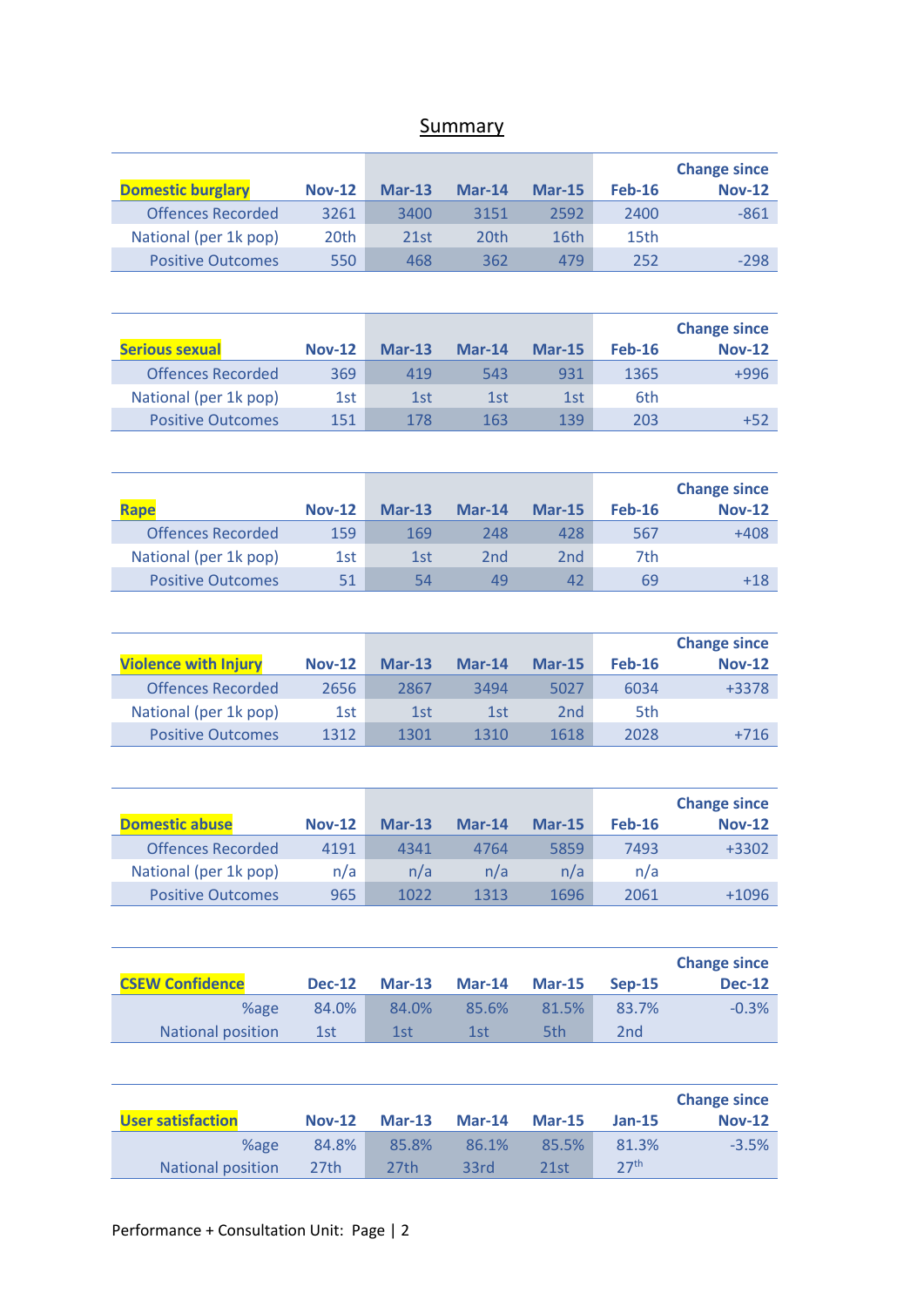# Domestic burglary

Domestic burglary relates to the following Home Office counting rules classes: 28A; 28B; 28C; 28D and 29





|                              |               |          |          |          |          | <b>Change since</b> |
|------------------------------|---------------|----------|----------|----------|----------|---------------------|
| <b>Domestic burglary</b>     | <b>Nov-12</b> | $Mar-13$ | $Mar-14$ | $Mar-15$ | $Feb-16$ | <b>Nov-12</b>       |
| <b>Offences Recorded</b>     | 3261          | 3400     | 3151     | 2592     | 2400     | -861                |
| <b>Positive Outcomes</b>     | 550           | 468      | 362      | 479      | 252      | $-298$              |
| <b>Positive Outcome Rate</b> | 16.9%         | 13.8%    | 11.5%    | 18.5%    | 10.5%    | $-6.4%$             |

The above table shows that in the 12 months to February 2016 Surrey police recorded 2400 domestic burglaries. This is a reduction of 861 offences when compared to the latest 12 months to November 2012. The positive outcome rate for domestic burglaries has shown a reduction of 6.4 percentage points.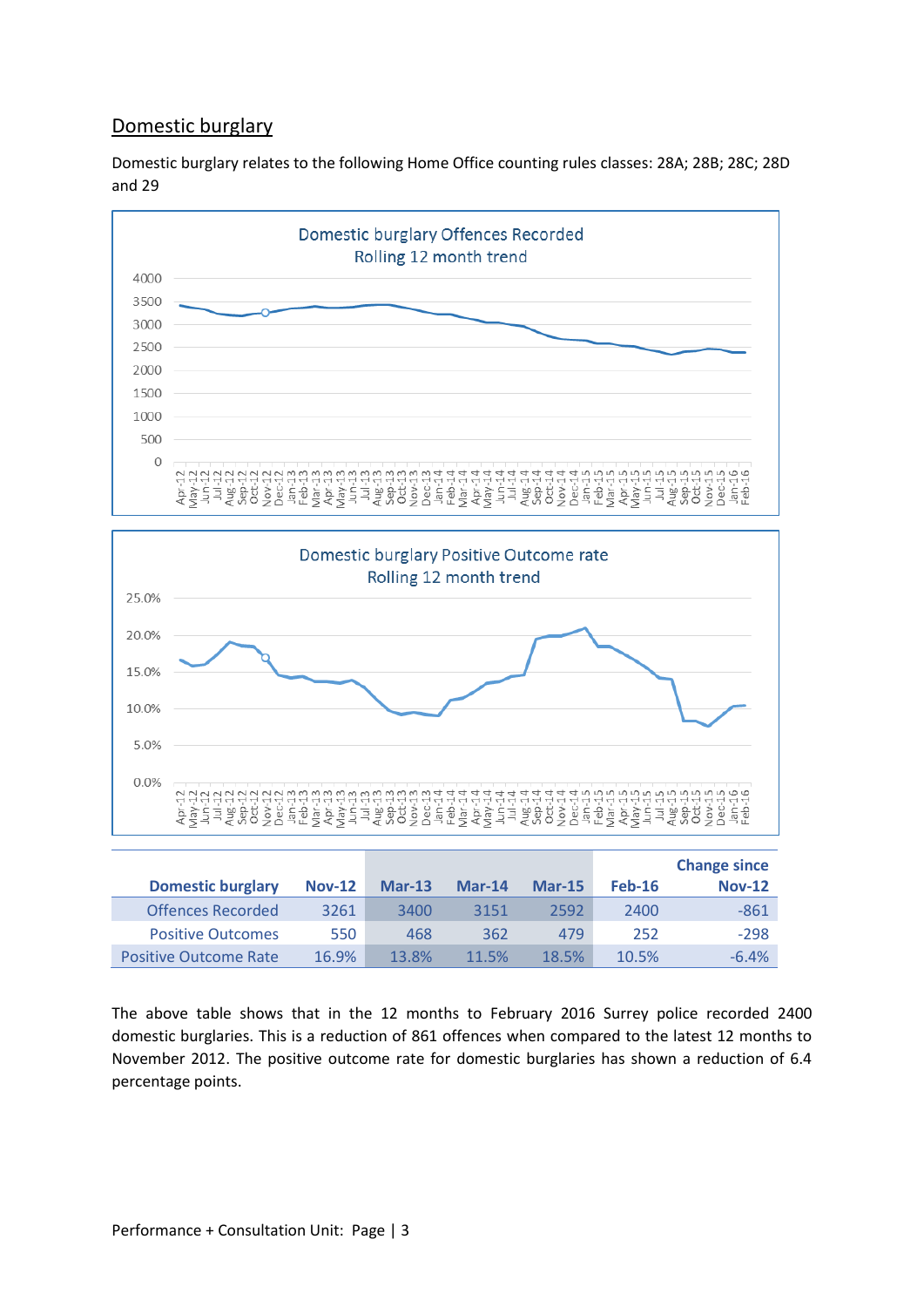#### Serious Sexual







|                              |               |          |          |          |          | <b>Change since</b> |
|------------------------------|---------------|----------|----------|----------|----------|---------------------|
| <b>Serious sexual</b>        | <b>Nov-12</b> | $Mar-13$ | $Mar-14$ | $Mar-15$ | $Feb-16$ | <b>Nov-12</b>       |
| <b>Offences Recorded</b>     | 369           | 419      | 543      | 931      | 1365     | +996                |
| <b>Positive Outcomes</b>     | 151           | 178      | 163      | 139      | 203      | $+52$               |
| <b>Positive Outcome Rate</b> | 40.9%         | 42.5%    | 30.0%    | 14.9%    | 14.9%    | $-26.0%$            |

The above table shows that in the 12 months to February 2016 Surrey police recorded 1365 serious sexual offences. This is an increase of 996 offences when compared to the latest 12 months to November 2012. The positive outcome rate for serious sexual offences has shown a reduction of 26 percentage points.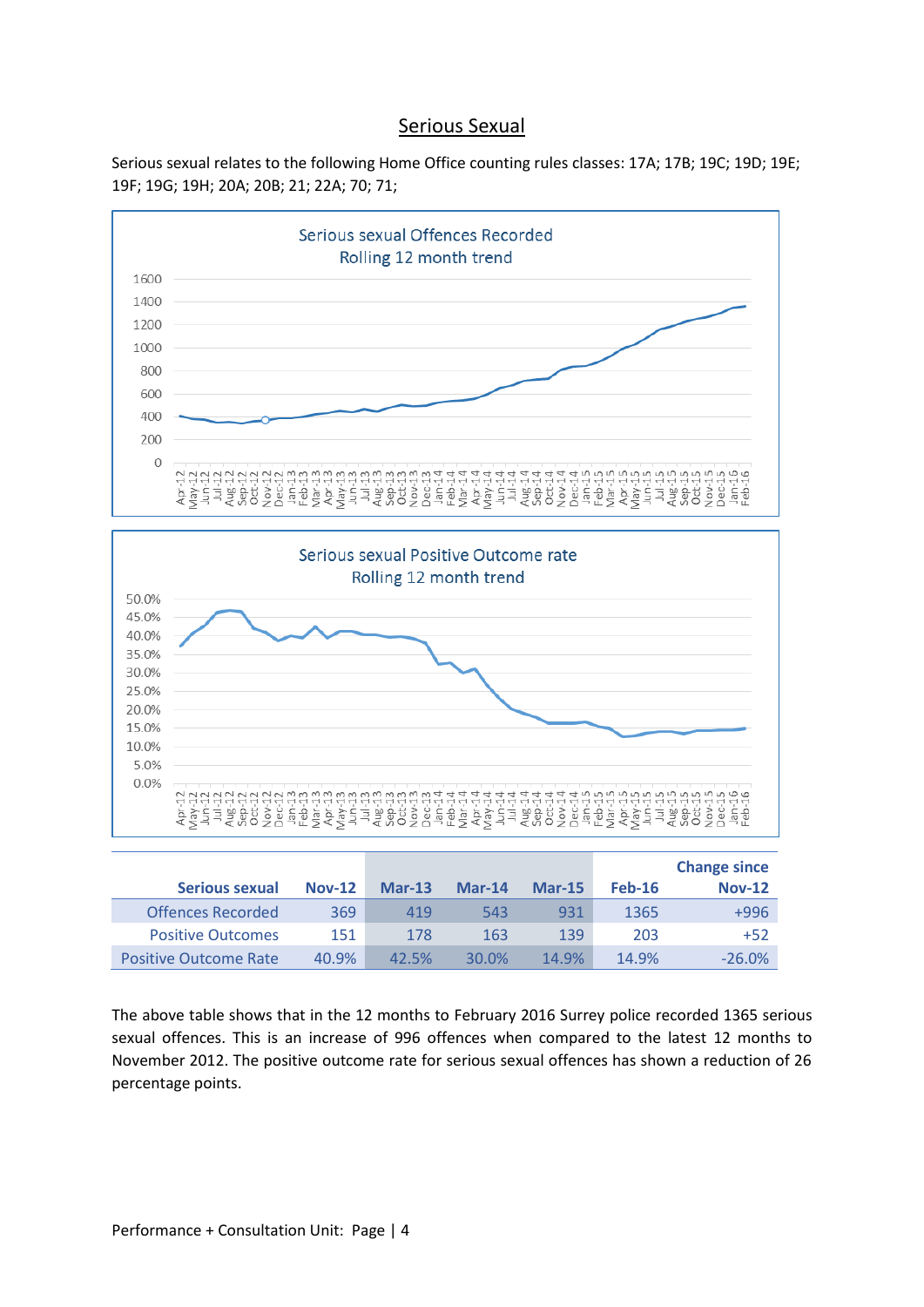#### Rape

Rape relates to the following Home Office counting rules classes: 19C; 19D: 19E; 19F; 19G; 19H





|                              |               |          |          |          |          | <b>Change since</b> |
|------------------------------|---------------|----------|----------|----------|----------|---------------------|
| Rape                         | <b>Nov-12</b> | $Mar-13$ | $Mar-14$ | $Mar-15$ | $Feb-16$ | <b>Nov-12</b>       |
| <b>Offences Recorded</b>     | 159           | 169      | 248      | 428      | 567      | $+408$              |
| <b>Positive Outcomes</b>     | 51            | 54       | 49       | 42       | 69       | $+18$               |
| <b>Positive Outcome Rate</b> | 32.1%         | $32.0\%$ | 19.8%    | 9.8%     | $12.2\%$ | $-19.9%$            |

The above table shows that in the 12 months to February 2016 Surrey police recorded 567 rape offences. This is an increase of 408 offences when compared to the latest 12 months to November 2012. The positive outcome rate for rape offences has shown a reduction of 19.9 percentage points.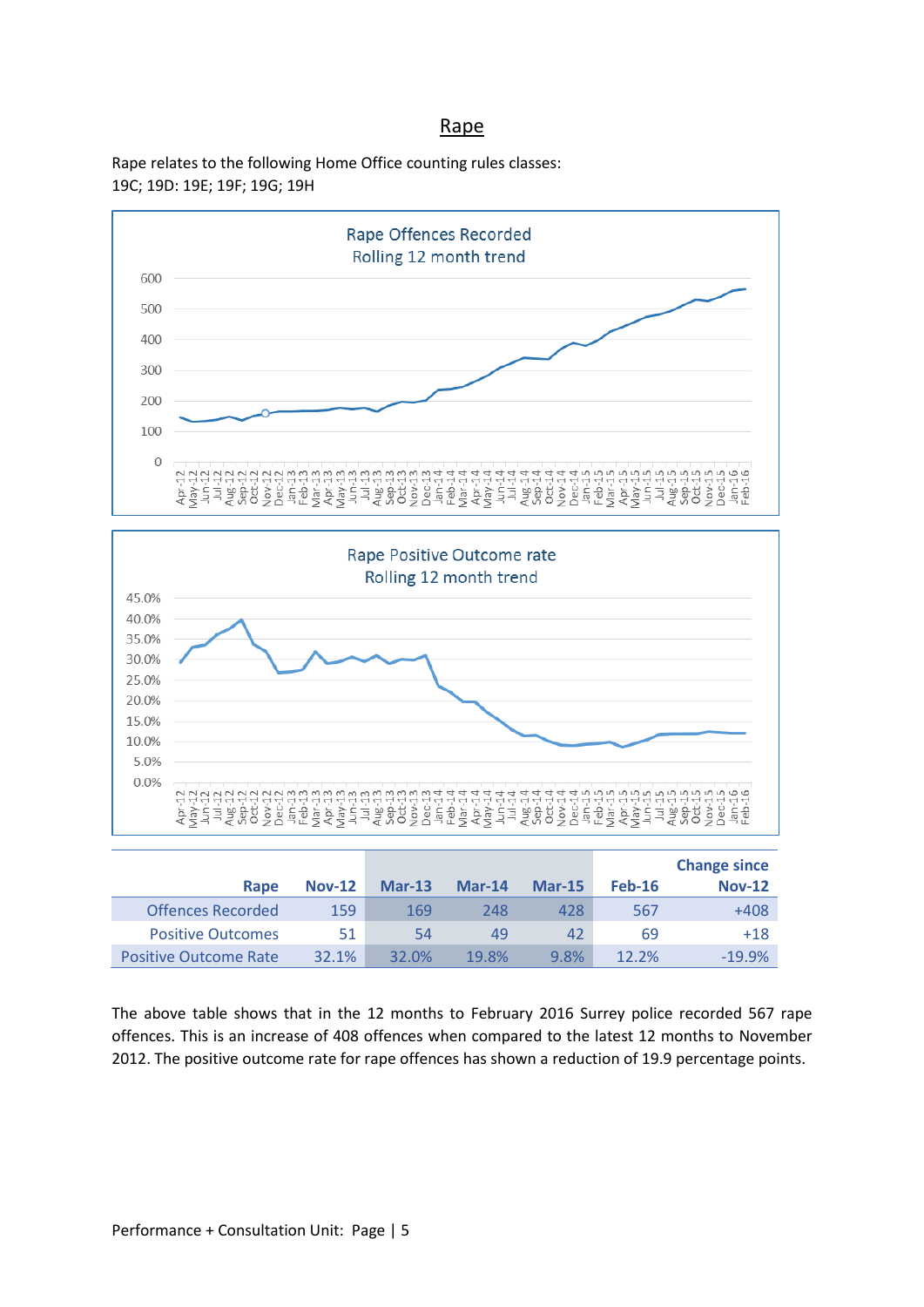## Violence with Injury

Violence with injury relates to the following Home Office counting rules classes: 8N; 8P; 37.1; 1; 2; 4.1; 4.2; 4.3; 4.4; 4.6; 4.7; 4.8; 4.9; 4.1; 5D;





|                              |               |          |          |          |          | <b>Change since</b> |
|------------------------------|---------------|----------|----------|----------|----------|---------------------|
| <b>Violence with Injury</b>  | <b>Nov-12</b> | $Mar-13$ | $Mar-14$ | $Mar-15$ | $Feb-16$ | <b>Nov-12</b>       |
| <b>Offences Recorded</b>     | 2656          | 2867     | 3494     | 5027     | 6034     | $+3378$             |
| <b>Positive Outcomes</b>     | 1312          | 1301     | 1310     | 1618     | 2028     | $+716$              |
| <b>Positive Outcome Rate</b> | 49.4%         | 45.4%    | 37.5%    | $32.2\%$ | 33.6%    | $-15.8%$            |

The above table shows that in the 12 months to February 2016 Surrey police recorded 6034 violence with injury offences. This is an increase of 3378 offences when compared to the latest 12 months to November 2012. The positive outcome rate for violence with injury offences has shown a reduction of 15.8 percentage points.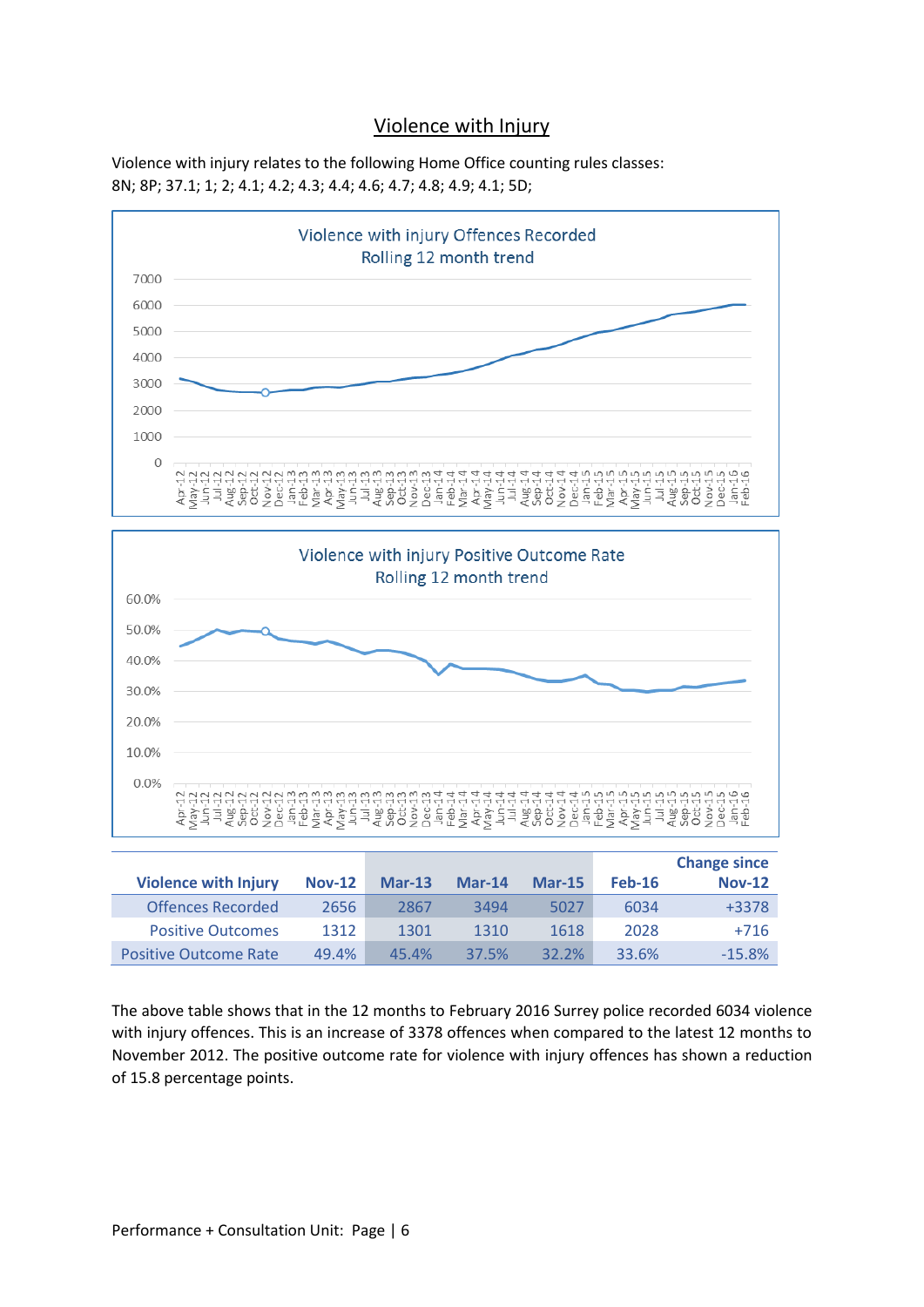## Domestic abuse

Domestic relates to all of Home Office Counting rules classes where the force has marked the offence with a Domestic or DASH marker.





|                              |          |          |          |          |          | <b>Change since</b> |
|------------------------------|----------|----------|----------|----------|----------|---------------------|
| <b>Domestic abuse</b>        | $Nov-12$ | $Mar-13$ | $Mar-14$ | $Mar-15$ | $Feb-16$ | <b>Nov-12</b>       |
| <b>Offences Recorded</b>     | 4191     | 4341     | 4764     | 5859     | 7493     | $+3302$             |
| <b>Positive Outcomes</b>     | 965      | 1022     | 1313     | 1696     | 2061     | $+1096$             |
| <b>Positive Outcome Rate</b> | 23.0%    | 23.5%    | 27.6%    | 28.9%    | 27.5%    | 4.5%                |

The above table shows that in the 12 months to February 2016 Surrey police recorded 7493 offences marked as domestic abuse. This is an increase of 3302 offences when compared to the latest 12 months to November 2012. The positive outcome rate for offences marked as domestic abuse has shown an increase of 4.5 percentage points.